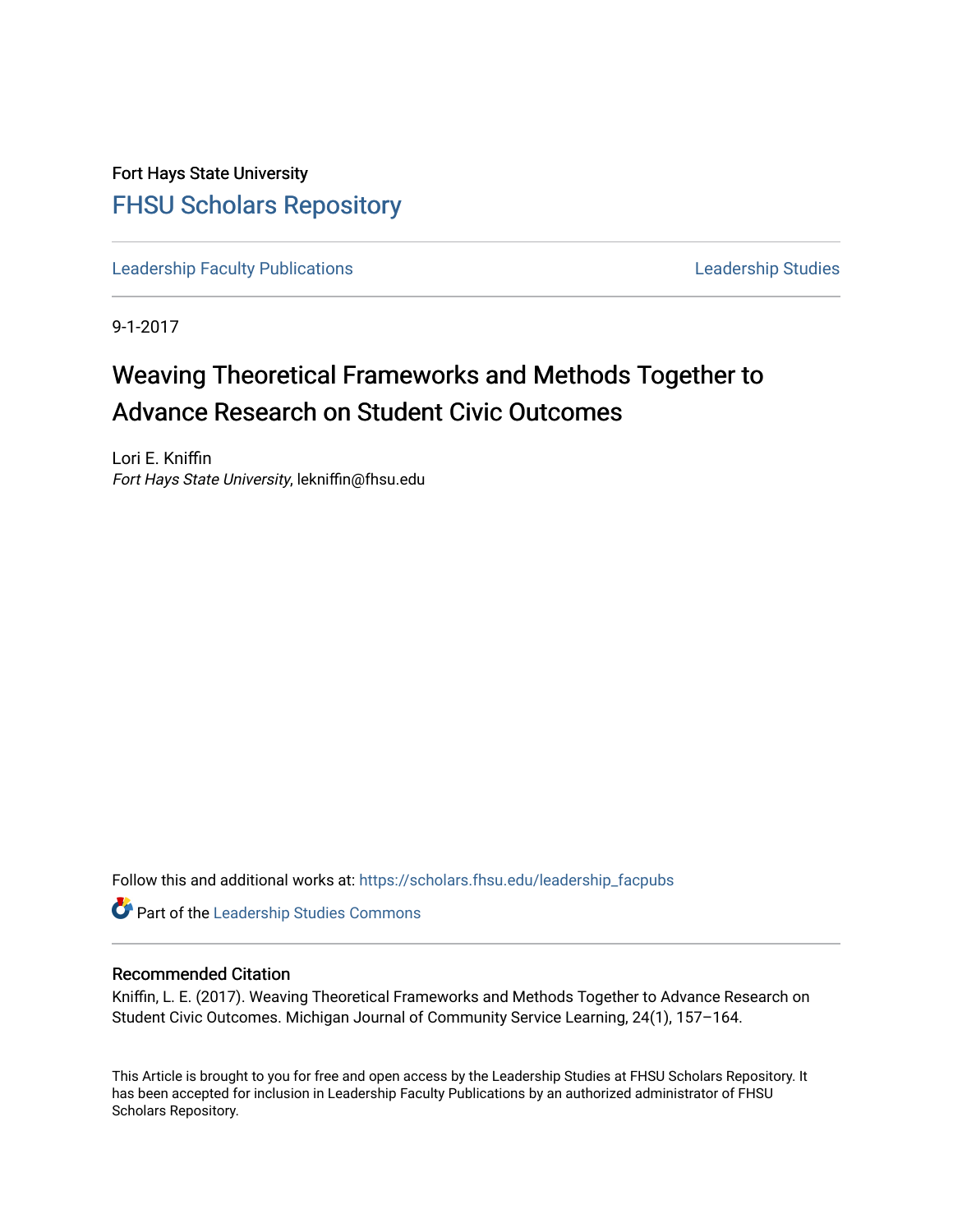# **Review Essay**

# **Weaving Theoretical Frameworks and Methods Together to Advance Research on Student Civic Outcomes**

#### **Lori E. Kniffin**

*University of North Carolina at Greensboro*

*Research on Student Civic Outcomes in Service Learning: Conceptual Frameworks and Methods*

Edited by Julie A. Hatcher, Robert G. Bringle, and Thomas W. Hahn Sterling, VA: Stylus Publishing, 2017

**S**et in the broader context of a renewed call for higher education institutions to develop students' civic capacities, the edited volume Research on Student Civic Outcomes in Service Learning: Conceptual Frameworks and Methods focuses on the impact of service-learning courses on student civic outcomes. Calls to cultivate student civic outcomes in higher education can be found in many places. The editors cite several of these in the introductory chapter, including national organizations (e.g., The Democracy Commitment, Community-Campus Partnerships for Health, Campus Compact), networks (e.g., Talloires Network, Europe Engage), academic institutions (e.g., Indiana University-Purdue University Indianapolis), and foundations (e.g., Carnegie Foundation, Kettering Foundation) working to support civic renewal in higher education. The editors point in particular to A Crucible Moment: College Learning & Democracy's Future (National Task Force, 2012) to articulate the "consistent call for a renewed commitment of colleges and universities to create campus cultures that support and challenge student understanding of and commitment to civic participation" (p. 3). Service-learning has emerged as a leading pedagogy for cultivating student civic outcomes. This book focuses on research related to the potential for curricular service-learning to generate student civic outcomes and does so by reviewing previous studies, theoretical frameworks, and a variety of methods of inquiry.

*Research on Student Civic Outcomes in Service Learning* is the third volume in the IUPUI Series on Service Learning Research. The earlier volumes included *International Service Learning; Conceptual Frameworks and Research* (Volume 1), *Research* 

*on Service Learning: Conceptual Frameworks and Assessment (Students and Faculty;* Volume 2A), and *Research on Service Learning: Conceptual Frameworks and Assessment (Communities, Institutions, and Partnerships;* Volume 2B). Reviews of those books may be found in this journal (Crabtree, 2011; Giles & Eyler, 2013). The series will be continued with Volume 4, *Research on Service Learning and Diversity.*

The editors of Volume 3, Julie A. Hatcher, Robert G. Bringle, and Thomas W. Hahn are, respectively, the current and former Executive Directors and the Director of Research and Program Evaluation of the Center for Service and Learning (CSL) at IU-PUI. The Series Preface, included in each of the volumes, discusses the ways in which the growth of CSL has mirrored the evolution of service-learning and community engagement across U.S. higher education institutions. After receiving many national awards and designations related to service-learning, the CSL was named an IUPUI Signature Center by the campus administration in 2007 and established the associated CSL Research Collaborative. The IUPUI Series on Service Learning Research was launched as one of the primary undertakings of the CSL Research Collaborative.

As with the previous volumes, the editors brought authors together in Indianapolis to explore the overall vision for the book – "stimulating research on student civic outcomes resulting from participation in service learning courses" (p. xix) – and the contributions of their individual chapters within that vision. The authors of this volume and past volumes were asked to "develop a research agenda and recommendations for practice with-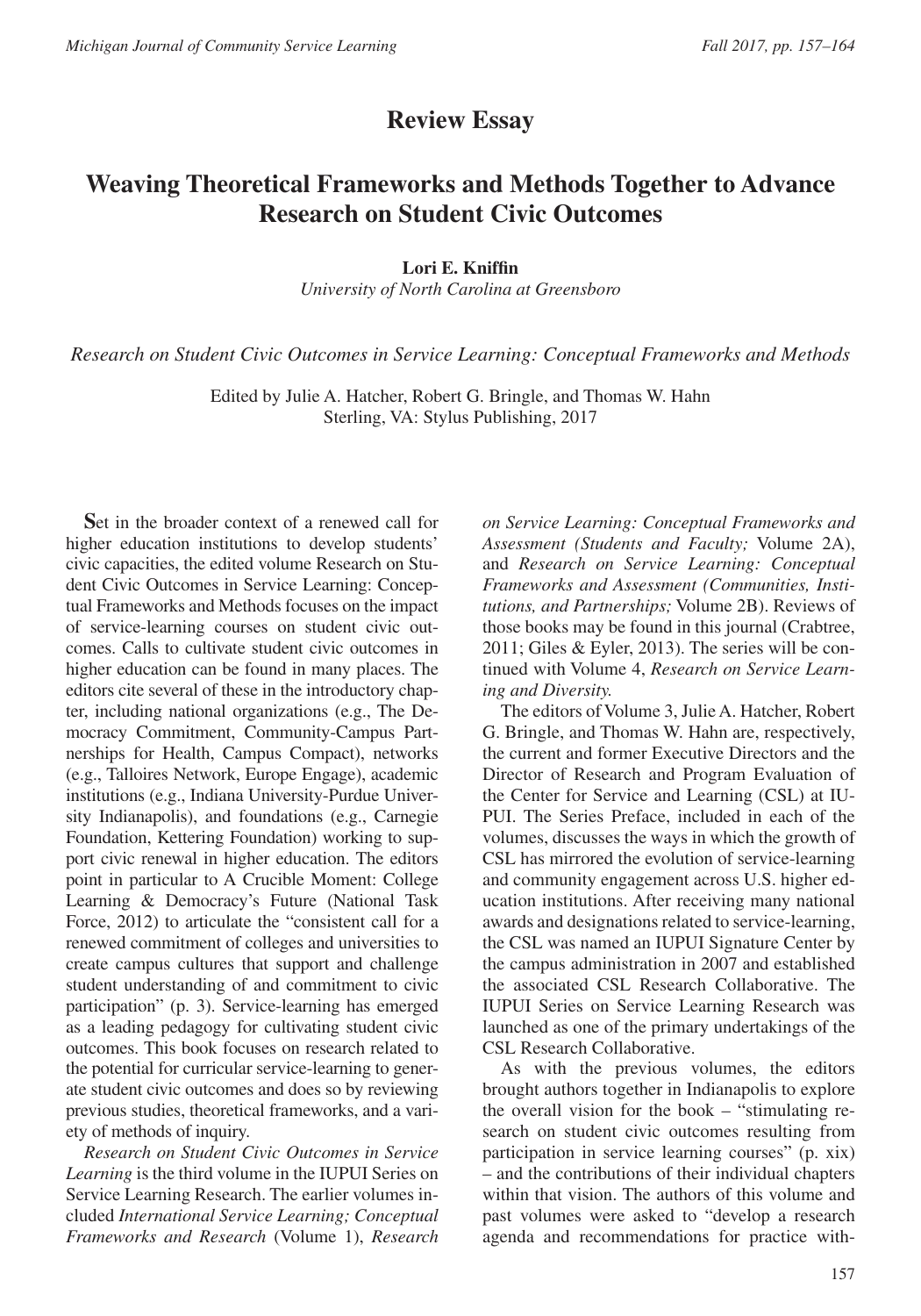in a particular topic area, draw upon theory from cognate areas, critique extant research, and identify methods and tools for assessment that will improve research" (p. x). The process of developing each of the volumes was designed not only to generate a product but also to strengthen a learning community around each volume topic.

This volume contains three major parts with a total of 16 chapters. It also includes the Series Preface by Bringle and a preface to this volume by Hatcher. Most of the chapters are co-authored, with a total of 30 contributors. Chapter authors include faculty, staff, campus administrators, program and project directors, independent scholars, graduate students, representatives of national civic engagement organizations, and community leaders. One author is situated primarily in community work and another outside the U.S. This group of contributors brings to the volume a wide range of personal and professional experience with civic engagement as well as multiple academic backgrounds, theoretical orientations, and preferred methods of inquiry. It is inspiring to see several graduate students as co-authors of this volume as it represents a commitment to developing new scholars in the field.

# Exploring Definitions and Context

Part One, "Service Learning and Student Civic Outcomes," consists of three chapters that lay the foundation for the remainder of the book. The authors give an overview of student civic outcomes and discuss the relationships between such outcomes and service-learning course design and implementation. In Chapter 1.1, "Introduction to Research on Service Learning and Student Civic Outcomes," Bringle, Hatcher, and Hahn establish what they mean by "civic outcomes," conceptualizing it as one of three learning domains in servicelearning, alongside and sometimes integrated with academic and personal outcomes. They also provide the common definition of service-learning they asked authors to use:

a course or competency-based, credit-bearing educational experience in which students (a) participate in mutually identified service activities that benefit the community, and (b) reflect on the service activity in such a way as to gain further understanding of course content, a broader appreciation of the discipline, and an enhanced sense of personal values and civic responsibility. (Bringle & Clayton, 2012, p. 105; adapted from Bringle & Hatcher, 1996). (p. 10)

In Chapter 1.2, "Student Civic Outcomes in Higher Education," Kevin Hemer and Robert Reason examine the complexities in defining civic outcomes and the consequent difficulties in measuring and assessing these outcomes. Civic outcomes are inquired about through several academic disciplines and theoretical frameworks, which the authors suggest contributes to the lack of a shared definition. For the purposes of this chapter, the authors, drawing on various conceptions of civic outcomes, provide a review of literature organized into four categories – (a) knowledge, (b) skills, (c) attitudes and values, and (d) behaviors and participation – and also explore work related to the concept of civic identity. The chapter concludes with calls for research on how experiences in college and beyond foster such civic outcomes across the full range of student types (e.g., traditional and non-traditional age, veterans, first-generation).

In Chapter 1.3, "Student Civic Learning through Service Learning," Stephanie Stokamer and Patti Clayton look closely at the processes of teaching and learning that may lead to civic learning outcomes. The chapter opens with three questions that frame their discussion: (a) "What is meant by the term civic learning in service-learning?" (b) "What do we know about cultivating it through service-learning courses?" and (c) "What do we still need to learn about how the variables of course design influence civic learning?" (p. 45). They provide example conceptions of civic learning, including their own (focused on inclusivity, criticality, and co-creation); explore three arenas of course design (service, academic activities, and critical reflection); and provide example design variables and associated questions to guide future research on the relationship between course design and civic learning outcomes.

# Exploring Theoretical Frameworks

As noted in Part One, there are scholars in many academic disciplines articulating and studying student civic outcomes, which makes defining it complex. Part Two, "Theoretical Frameworks for Research on Service Learning and Student Civic Outcomes," includes a set of chapters highlighting theoretical frameworks from these diverse bodies of work. In each chapter,

authors identify key relevant cognate theories from various disciplinary or theoretical perspectives on civic outcomes, provide a critical evaluation of past research on service learning from that perspective, identify a research agenda for future research based on the theoretical perspectives and what has not been studied in past research, and identify implications for good practice for service learning based on the analysis. (p. 7)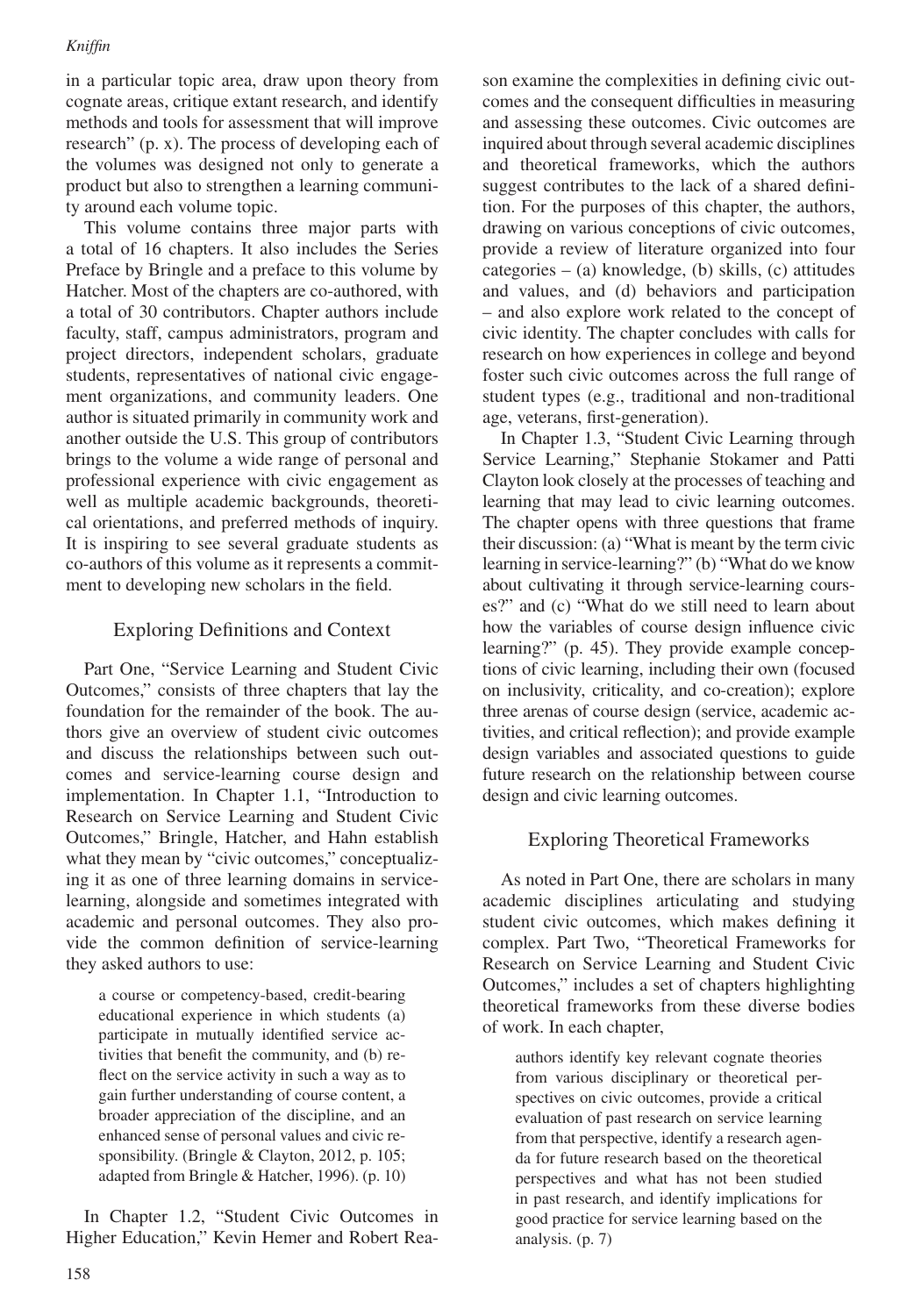The bodies of work<sup>1</sup> examined in Part One include psychology, political science, education, philanthropic studies, well-being, critical theories, and work-related boundary zones and activity theory. Many of the chapters examine theoretical frameworks being used to inform research on student civic outcomes and also call for future research on the particular course design elements and other practices that lead to civic outcomes.

Below I provide a summary of each chapter in Part Two. I address breadth, including the main theory or theories explored, as well as depth, featuring topics the authors most deeply discuss; identify the connections they make between their own topic and the volume's overall focus on student civic outcomes; and provide as an illustrative example an important future research question or concept they address. I spend more time with Chapter 2.6 as I believe its content raises questions particularly relevant to the task of advancing student civic outcomes.

In Chapter 2.1, "Social Psychology and Student Civic Outcomes," Bringle discusses social psychology, a subdiscipline of psychology that focuses on "how people perceive and relate to one another" (p. 69). He highlights four theoretical perspectives – identity, emotions, motivations, and attitudes – explaining each, summarizing the role of each in research on service-learning to date, and suggesting implications of each for service-learning practice. As an example of past research on identity, Bringle discusses a qualitative study (Jones & Abes, 2004) that showed that two to four years after servicelearning experiences, "students reported a more integrated identity in regard to thinking about self and relationships with others, openness to new ideas and experiences, and future civic commitments" (p. 75). Bringle also presents several questions for future research related to civic outcomes and the processes that generate them, including one related to how to motivate civically unmotivated students, which he offers as an example of the need to shift research beyond its predominant focus on students who already have positive civic attitudes and motives.

In Chapter 2.2, "Political Theory and Student Civic Outcomes," Steven Jones explores the tensions that emerge when bringing political science education and civic education together and notes that some of the civic outcomes associated with political science theories may be better suited to political than to civic engagement (the former being within the realm of government and politics and the latter outside that realm). He reviews political science theories and focuses on three: liberalism, civic republicanism, and critical theories. Further, he points to several instruments that can be used to assess civic learning outcomes in the framework of political science theories, explicitly mapping them in table form to the outcomes and the related theories to which each is best suited. He suggests more research is needed to understand the degree to which service-learning produces political knowledge as well as the kinds of political knowledge needed for effective civic engagement.

In Chapter 2.3, "Educational Theory and Student Civic Outcomes," Marcia Baxter Magolda and Lisa Boes examine aspects of adult and student development – including transformative learning, student developmental capacity, and self-authorship – in terms of their relationship to civic outcomes. They unpack the developmental processes leading to civic outcomes, stating that outcomes of service-learning are influenced by the nature of the experience, sociocultural perspectives of the learner, developmental capacity of the learner, support provided by the educator, and meaningfulness of the interactions with community members. The authors caution researchers that service-learning does not always have a positive impact on students and does not guarantee civic outcomes. They call for more research on students' developmental capacity to engage with dissonance in productive ways that are likely to lead to significant civic outcomes.

In Chapter 2.4, "Philanthropic Studies and Student Civic Outcomes," Julie Hatcher provides an overview of the civic outcomes associated with the multidisciplinary field of philanthropic studies. In contrasting service-learning with volunteering, she explains that service-learning courses may include volunteering, but that service must be balanced with learning; be inclusive of reflection designed to generate academic, personal, and civic learning; and be equally beneficial to the student and community organization. She then dives deeply into unpacking the three stages of the Volunteer Process model (Musick & Wilson, 2008; Snyder & Omoto, 1992; Wilson, 2012) – antecedents of, experiences of, and consequences of volunteering – which is helpful in understanding the relevance of volunteer activities within service-learning courses.

In Chapter 2.5, "Well-Being and Student Civic Outcomes," Claire Berezowitz, Alisa Pykett, Victoria Faust, and Constance Flanagan conceptualize well-being at three levels – individual, relational, and collective – and examine opportunities students have to develop civic outcomes in these areas through service-learning. They discuss these levels as part of an ecological perspective of well-being utilizing an ecological model of justice and wellbeing developed by Prilleltensky (2012), which places justice and fairness at the core of well-being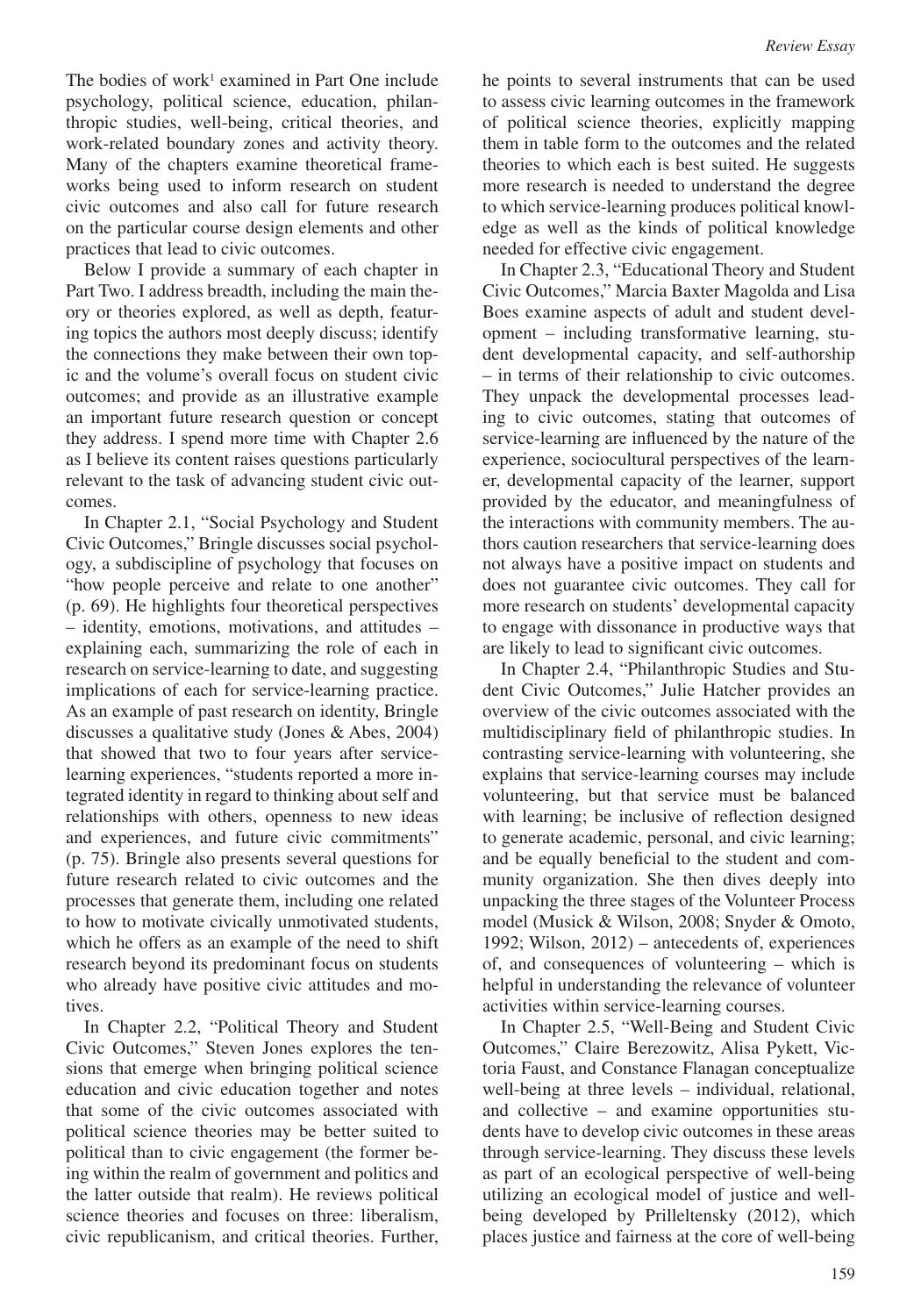and brings light to optimal conditions for justice. The authors outline a research agenda that aligns with the ecological perspective, including raising questions about: (a) "whose well-being is being considered," (b) "how critical consciousness developed through service-learning influences wellbeing," and (c) "what kinds of service-learning contexts support individual, relational, and collective well-being" (p. 155).

In Chapter 2.6, "Critical Theories and Student Civic Outcomes," Tania Mitchell and Colleen Rost-Banik use critical theory to call into question the assumptions that underlie much of the research on student civic outcomes. They question "who and what informs our conceptions of the civic and of civic outcomes" (p. 186) as well as who holds the power in "deciding how *knowledge* is defined and measured" (p. 188, emphasis added). The authors use the American Association of Colleges and Universities (AAC&U) Civic Engagement VAL-UE Rubric as an example to demonstrate how rubrics generally provide power – to determine what is valuable knowledge and who has it – to faculty members and "[ignore] community members, who may have different values and perceptions in the evaluation of students' capabilities" (p. 188). This rubric is used in many of the other chapters as an exemplary model of a student civic outcomes research instrument. Shifting the power in civic outcomes research might bring community members, faculty/staff, and students into conversation about civic outcomes in ways that value and draw upon multiple ways of knowing. The authors also encourage collecting more specific demographic data when conducting research on student civic outcomes to avoid reporting marginalized voices as "homogeneous 'other[s]'" (p. 191). They also draw from Sperling's (2007) work that troubles the practice, for example, in tutoring programs in which youth of color (those being tutored) help White college students (those doing the tutoring) become more aware of their own racism and "how these interactions might unfairly burden youth of color and their families" (p. 191). Overall, this chapter calls us to think critically about our basic assumptions regarding civic outcomes and the research practices employed to measure and understand them.

In Chapter 2.7, "Boundary Zones, Activity Theory, and Student Civic Outcomes," Janice McMillan brings a perspective from the global South (South Africa), calling attention to the complex world in which we live and learn and the corollary importance of considering cultural and historical contexts. She discusses the need to understand servicelearning as boundary work by exploring what she calls the "boundary zone" – the context that exists

at the intersection of university and community. She proposes Activity Theory – which locates learning as a social practice within social, cultural, and historical contexts – as a particularly useful framework for thinking about civic outcomes. These concepts are well-suited for future research on how students develop as boundary workers within specific cultural and historical contexts.

### Exploring Research Methods

In similar fashion to Part Two, Part Three demonstrates that there are a variety of ways to investigate student civic outcomes. The authors describe designs and methods that can be utilized to improve research on student civic outcomes in servicelearning. Additionally, they apply their methodological perspectives to the review and critique of past research and offer recommendations for future research. Below I summarize each chapter of Part Three by pointing (non-exhaustively) to the primary methods discussed as well as how the authors suggest using the methods to improve research and highlighting some of the implications for practice and suggestions for future research they offer.

In Chapter 3.1, "Quantitative Research on Service Learning and Student Civic Outcomes," Dan Richard focuses on the role of quantitative research methods in contributing to our understanding of how service-learning can lead to student civic outcomes. He begins by presenting the foundations, theoretical imperatives, and essential elements of quantitative research. Then, drawing upon the work of Mortensen and Cialdini (2010) and Newman and Benz (1998), he presents the range of quantitative research design options as a continuum – a conceptualization of research design that acknowledges interactive components in building knowledge – rather than as a hierarchy that privileges the traditional research design option (e.g., experimental design) as the scientific ideal. He advises servicelearning researchers to draw on multiple methods and disciplinary lenses in their research to examine a construct fully.

In Chapter 3.2, "Qualitative Research on Service Learning and Student Civic Outcomes," Susan Jones and Zak Foste discuss the contributions qualitative inquiry can offer to understanding the "how" and "why" behind student civic outcomes. They acknowledge that quantitative research has helped establish that service-learning contributes to student civic outcomes and assert that qualitative research is also needed to help increase understanding of the developmental processes involved. The authors then discuss hallmarks of qualitative research, including design strategies, data collec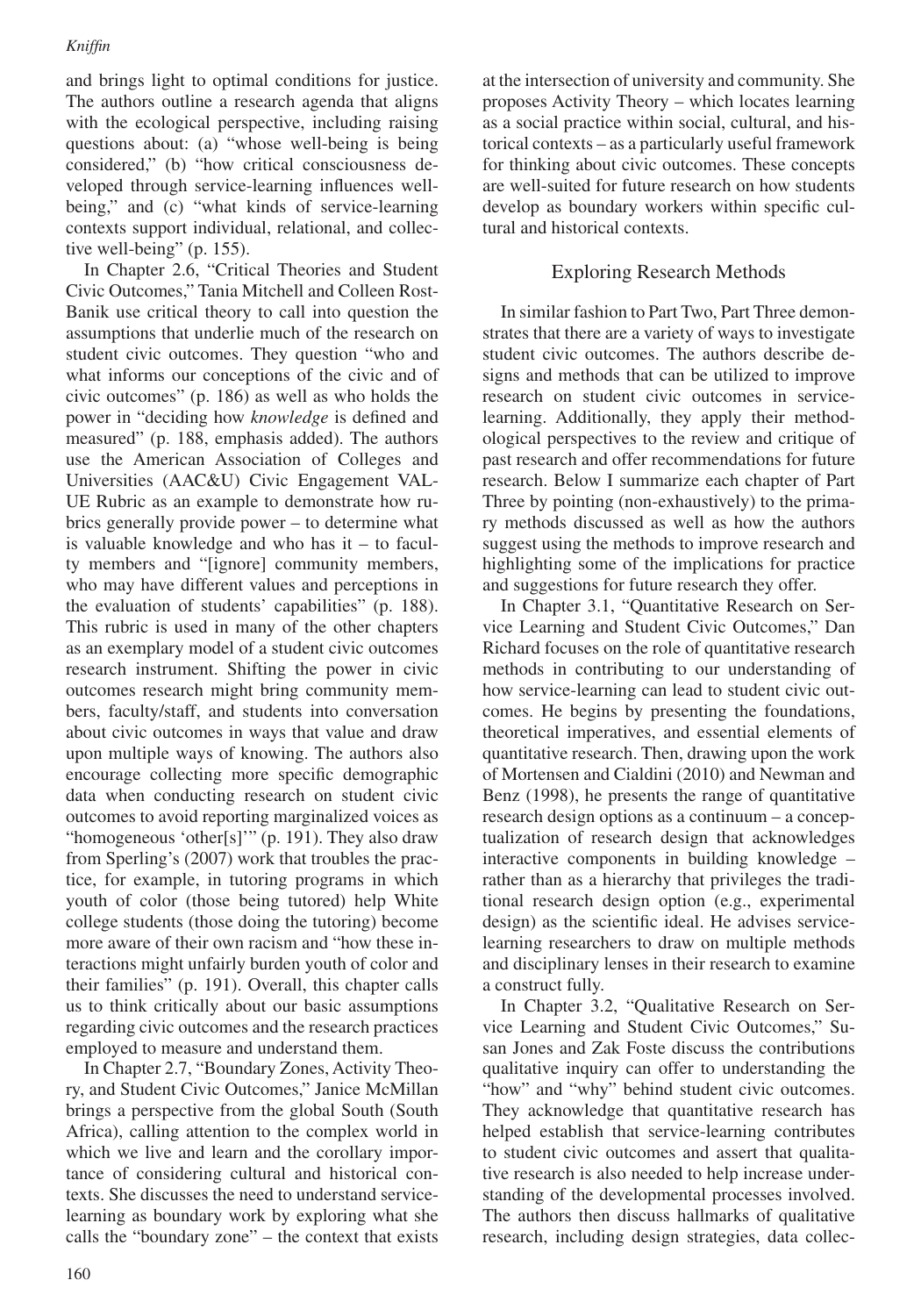tion and fieldwork strategies, and analysis strategies, and provide three exemplars illustrating them. They suggest that future qualitative research should clearly articulate research design, utilize existing theory, and avoid claims of generalization.

In Chapter 3.3, "Institutional Characteristics and Student Civic Outcomes," Emily Janke and Jennifer Domagal-Goldman call readers' attention beyond the role of service-learning courses in developing student civic outcomes to a broader view of how institutional characteristics (e.g., climate, culture, policies, practices, structures) also influence those outcomes. They present Astin's (1993) Input-Environment-Outcomes model to describe the role of institutional context on student civic outcomes. They suggest that establishing institutional variables – beyond size or Carnegie Classification type – for cross-institutional research could potentially lead to better understanding of the impact of institutional level characteristics on student civic outcomes and the ways campus units such as public relations, marketing, advancement, and alumni affairs can be part of creating institutional climates that foster student civic outcomes.

In Chapter 3.4, "Longitudinal Research and Student Civic Outcomes," Patrick Hill, Kira Pasquesi, Nicholas Bowman, and Jay Brandenberger explore how university experiences impact civic development and how to assess those impacts over time – both throughout time in college and post-college. The authors provide specific analytical techniques for assessing longitudinal change, such as the Autoregressive Latent Trajectory model (Bollen & Curran, 2004), which allows for studies with more than one variable and more than one measurement occasion (e.g., linking first-year volunteering with sophomore civic identity). They provide five recommendations for conducting longitudinal research on civic outcomes of higher education: (a) consider multisite collaborations, (b) focus on mediators and moderators, (c) support causal claims, (d) measure the same constructs over time, and (e) measure development after graduation.

In Chapter 3.5, "Documenting and Gathering Authentic Evidence of Student Civic Outcomes," Ashley Finley and Terrel Rhodes call us to inquiry that not merely gathers student reports of what they say they have learned but rather seeks evidence of the civic outcomes students can demonstrate. Such an approach might involve gathering authentic evidence from curricular and/or co-curricular products – such as course assignments and ePortfolios derived from and connected to specific learning experiences – and applying rubrics to them to gauge quality of evidence. Additionally, they suggest that

assessment of learning should include input from community partners.

In Chapter 3.6, "Using Local and National Datasets to Study Student Civic Outcomes," Steven Graunke and Michele Hansen discuss approaches for inquiry into service-learning courses and programs (e.g., institutional research, program evaluation, and outcomes assessment) that higher education leaders utilize to demonstrate the value of service-learning. They also point to data available at multiple levels (e.g., course, program, institution) that can aid in investigating student civic outcomes, including data for multilevel studies, for inquiry into student engagement, and for longitudinal designs. The authors call for increased intentionality about where data is stored, where to obtain data, what specific data fields mean, and how to use data, and they also point to the value of existing local (e.g., transcripts) and national [e.g., Integrated Postsecondary Education Data System (IPEDS) from the National Center for Education Statistics)] data sets.

#### Discussion

The stated purpose of this volume is to identify and critique extant research, assemble relevant methods and theoretical frameworks, and develop future research agendas and recommendations related to enhancing our understanding of the role of service-learning in cultivating student civic outcomes. The editors and authors successfully met these goals, and, therefore, this book will serve as an excellent resource for people new to servicelearning and for those wanting to deepen their understanding of research on service-learning. I will come back to certain chapters throughout my graduate career to explore theoretical frameworks that can shed light on civic outcomes and to find methods applicable to civic outcomes research (and other areas of inquiry). The book's organization and structure makes it easy for readers to skim through or to choose particular chapters that best suit their needs at the time without having to read cover-tocover. Additionally, most chapters are well-written and well-organized, which makes them accessible for readers wanting information about specific theoretical frameworks or methods.

The inclusion of authors and ideas from several disciplines makes the volume relevant to a wide audience. Engaged practitioner-scholars could use it as a tool for exploring with colleagues the potential connections between their own work, servicelearning, and developing student civic outcomes. Although the book is primarily written for higher education audiences, Parts One and Two might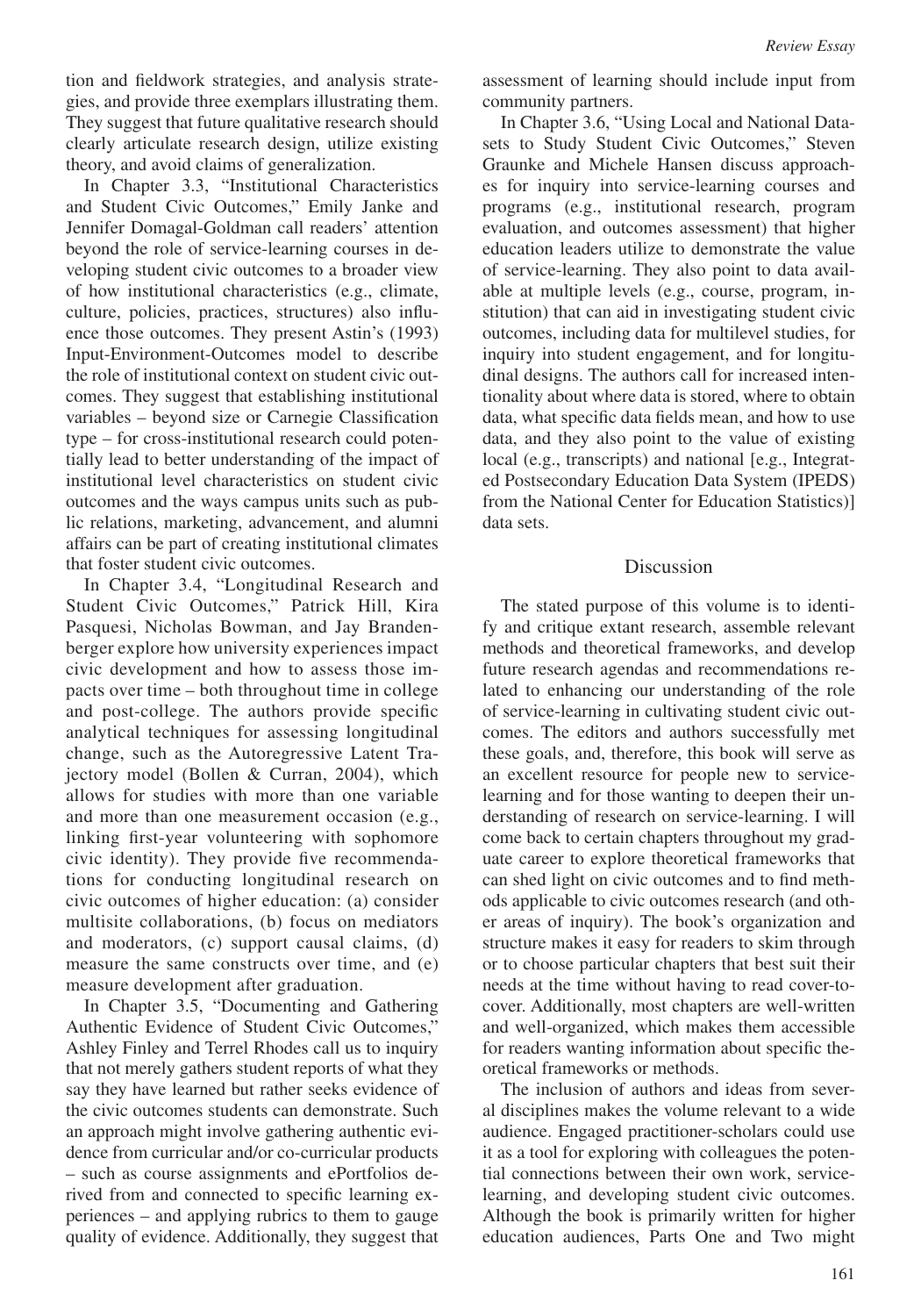also be useful for pre-service and K-12 teachers as it could help them think about the potentially similar processes through which youth develop civic outcomes. Part Three would benefit people tasked with assessment, evaluation, and/or research on service-learning because these chapters in particular provide new perspectives on ways to use multiple methods.

Another strength of this volume is the direction it provides for future research. Readers will gain new ways to think about civic outcomes, new tools for investigating them, and new directions of inquiry. For example, in Chapter 1.3 the authors provide a table that outlines sample research questions and sample descriptors/variables for inquiry into service-learning course design (see p. 61). Several chapters end with specific research questions that could be studied, such as in Chapter 2.2, for example: "How do students with various meaningmaking capacities perceive, interpret, and react to dissonance they encounter in service-learning experiences?" (p. 130). The methods-oriented chapters in Part Three support pursuit of these future research agendas by speaking to future practices that need to be employed; Chapter 3.3, for example, highlights the need to build a stronger theory base and to refine measurement approaches. Scholars interested in future research on student civic outcomes in service-learning will have ample direction and resources for launching new lines of inquiry.

Although this volume has many strengths, the focus on student civic outcomes has important implications to consider. One of our understandings of reciprocity in service-learning is that "knowledge generation is a process of co-creation, breaking down the distinctions between knowledge producers and knowledge consumers" (Saltmarsh, Hartley, & Clayton, 2009, p. 10). As long-time servicelearning community partner Amy Mondloch (2009) has written, "We are all teachers, learners, and leaders" (p. 146), drawing our attention to the reality that students are not the only learners in servicelearning. Therefore, civic learning outcomes can be developed – and could be researched, measured, and/or assessed – not only vis-a-vis students but also for staff at community organizations, faculty, campus administrators, and community residents. Indeed, in Chapter 1.1, the editors acknowledge the importance of looking at the processes of producing civic outcomes across all constituencies, which leads me to wonder about their clearly chosen, narrow focus on student civic outcomes.

Furthermore, focusing on student learning as distinct from community learning or from the role of students as educators, perpetuates the idea that "students learn" and "communities are served."

Understandably, a researcher may feel it is best to isolate the phenomenon of student learning to measure it, but it is important to recognize that this process further privileges the academy's gain. We must find ways to work within our institutions of higher education to de-center the academic benefits of service-learning and attend equally to developing ways to effectively co-produce and measure beneficial civic and other outcomes for the full range of partners, including those who are situated primarily in communities.

The scope of this volume is further narrowed to service-learning. The IUPUI definition used limits the realm of consideration even further to "creditbearing educational experiences" – excluding cocurricular service-learning. These parameters seem appropriate considering the volume is located within the IUPUI Series on Service Learning Research. However, my experience combining curricular and co-curricular learning experiences for students makes it difficult for me to place them in siloes. The concept of colleges and universities as seamless learning environments argues that blending curricular and co-curricular learning opportunities can lead to better outcomes than viewing these contexts as separate. While credit-bearing courses often allow for more focused and structured time (i.e., 15 weeks with an instructor) and ready accountability mechanisms (e.g., regular gatherings, assignments, grades), there is little question that co-curricular service-learning may also lead to civic outcomes (e.g., see Keen & Hall, 2009). My previous work in a seamless learning environment left me wanting more discussion about co-curricular experiences and their integration with curricular experiences. Additionally, the book left me wondering how civic learning outcomes are developed as a result of participating in other activities such as communityengaged research.

# Interdisciplinary Perspectives: Civic Leadership

This book speaks to me as a practitioner-scholar who comes from an interdisciplinary background. It is exciting to see theoretical frameworks from several disciplines that have informed my learning and developed my interest in community-engaged work together in one volume. I have gained insight as to how these diverse disciplines can be utilized in inquiry about student civic outcomes. The interdisciplinary nature of the service-learning and community engagement (SLCE) movement is one of its strengths, and it continues to become more inclusive of boundary spanners – practitioners and scholars who span disciplines and sectors (Post,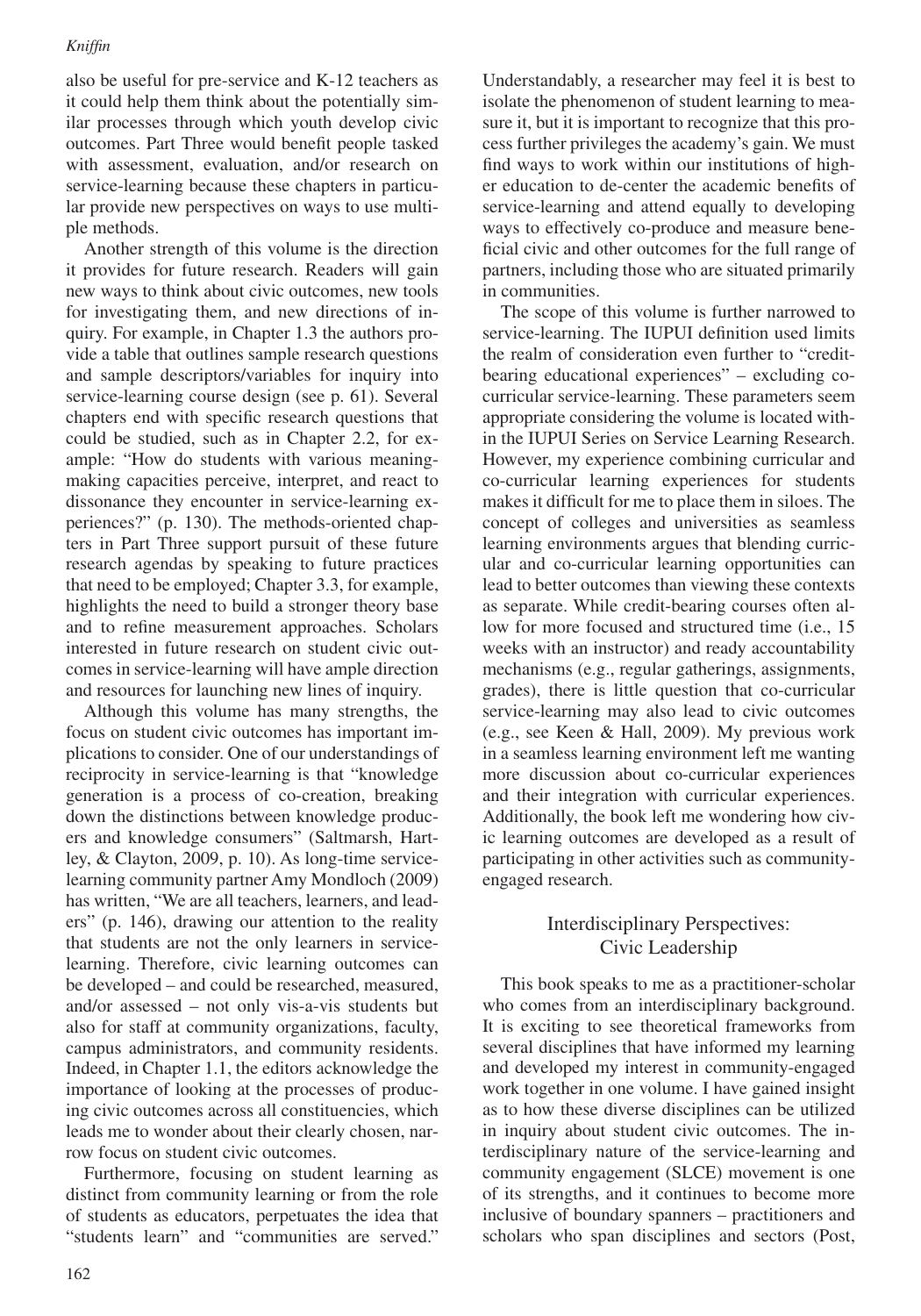Ward, Longo, & Saltmarsh, 2016). Although this book reflects the contributions many disciplines make to service-learning and student civic outcomes, the book and the SLCE movement would benefit from drawing more connections among various disciplines. Many of the pioneers of the SLCE movement resided within a singular academic discipline and later helped develop or adopted SLCE practices; the next generation of scholars is coming to the movement without siloed disciplinary identities (Post et al., 2016). The concept of boundary zones – the unique space that exists between and among bounded areas as described by McMillan in Chapter 2.7 – highlights the value of the work of boundary spanners who draw upon strengths from several disciplines to address complex issues. Many of the community issues (e.g., food security, racial equity) that service-learning practitioner-scholars and community members work to address require knowledge and skills from a variety of disciplines. SLCE practitioner-scholars could potentially enhance their ability to address complex community issues by viewing the disciplines presented here not as seven separate bodies of work but as seven areas that can be integrated toward a broader collective aim.

Drawing on my own background in civic leadership – leadership within the context of social, political, economic, and moral spheres of society (Berger, 2011) – and specifically community-engaged work around food security, I have experienced the benefits of weaving components from several disciplines together in conceptualizing and facilitating the development of civic outcomes. Civic leadership is a practice that encourages people to exercise leadership around issues in which they care (Kliewer & Priest, 2017). It often places the community priority – in my practice, food security – at the center of the work and benefits from dialogue and action among multiple stakeholders (e.g., community organizations, students, faculty) and multiple disciplines such as those illustrated in this text.

For example, Marshall Ganz (2010) states that leaders must accept their responsibility for both the individual and collective – similar to the individual, relational, and collective levels of well-being presented in Chapter 2.5. Leadership requires observing and diagnosing all three levels and the ability to move amongst them. We can draw upon social psychology as presented in Chapter 2.1 to develop understanding of one's civic identity or one's role within a community (e.g., "I have organizing skills that can be leveraged through my student group."). Changing systemic elements such as policies that constrain equal access to food requires knowledge of the political system (e.g., how to contact your representatives) as presented in Chapter 2.2. Understanding what laws are systemically oppressive (e.g., minimum wage, immigration and refugee laws) requires critical thought as discussed in Chapter 2.6. Teaching students about volunteering as mentioned in Chapter 2.4 can help students recognize the difference between acting as "white knights" or as "contributing community members" (e.g., serving food "to" the hungry or "participating in" community meals). As an instructor, I created dissonance for my students with a balance of challenge and support as discussed in Chapter 2.3, creating opportunities for them to exercise leadership when they were faced with ambiguity without authority to give direction (e.g., providing limited direction on group work related to our food security leadership activity). Creating experiences that integrate service and learning in spaces between community and university can create unique learning opportunities as presented in Chapter 2.7 (e.g., serving as facilitators at a community-campus symposium on food security).

There is value in the process of weaving together theoretical frameworks from multiple disciplines when trying to advance community priorities. The connectivity of civic leadership to service-learning and student civic outcomes suggests a possible comprehensive, integrated research agenda related to civic outcomes. This research agenda could help draw connections among several disciplines as well as problematize the boundaries of disciplines and sectors in community-engaged work. Within each of our own areas of study and practice, we might find ways to weave the theoretical frameworks that inform our approaches to service-learning practice and inquiry related to civic outcomes. Such connections could support students, faculty, staff, and community partners to imagine a future in which the line between disciplines and sectors is faded – leveraging the strengths of many to address our world's most complex issues.

#### **Note**

 Various terms are used in this volume to describe bodies of work. I use the term "disciplines" to represent what the authors refer to as "cognate areas" and "cognate domains." The authors use both "cognate theories" and "theoretical frameworks" to describe theories drawn from cognate areas. I use the term "theoretical frameworks."

#### References

Astin, A. W. (1993). *What matters in college? Four critical years revisited.* San Francisco: Jossey-Bass.